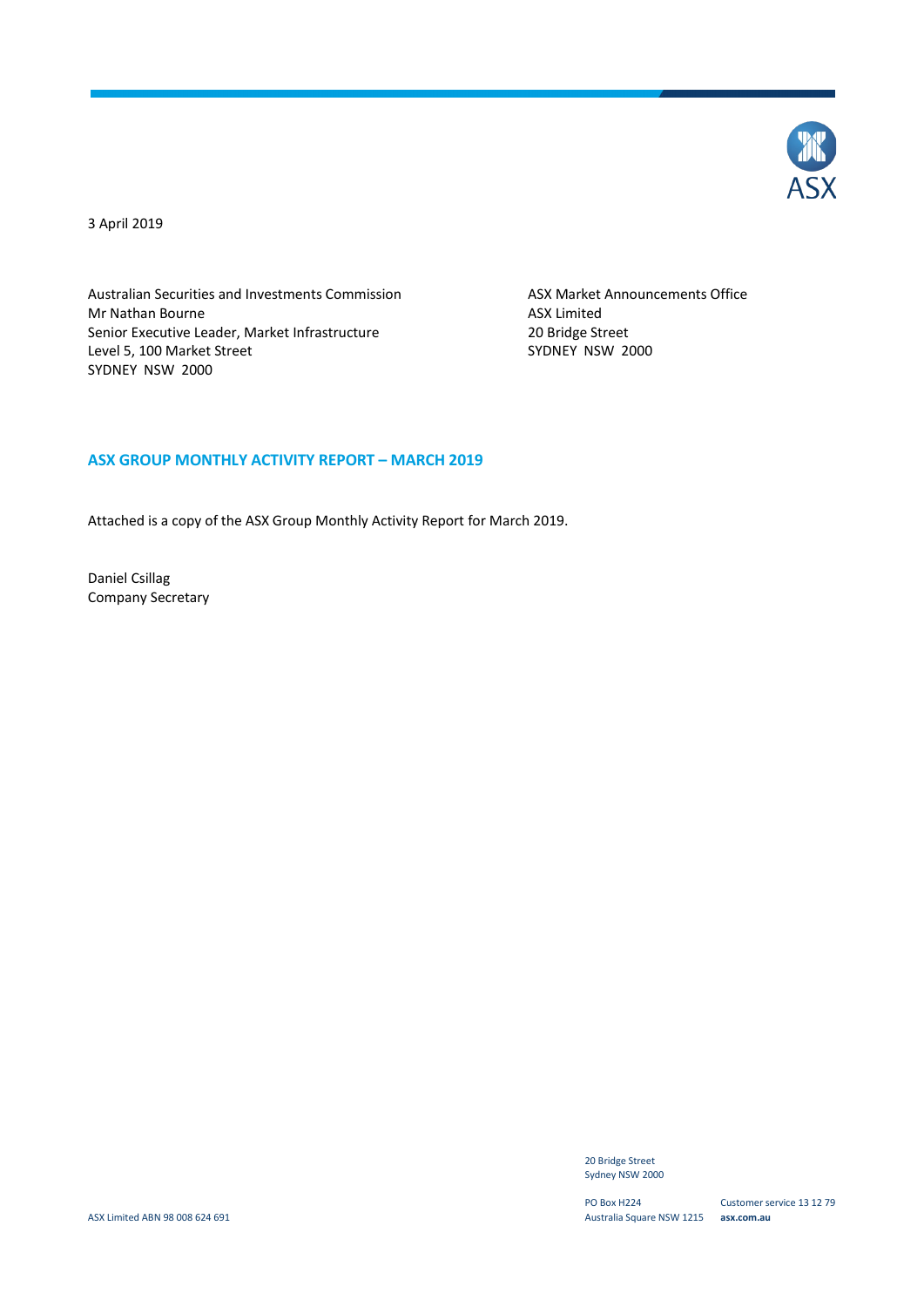

# Market Announcement

3 April 2019

# ASX Group Monthly Activity Report – March 2019

# **Listings and Capital Raisings**

• In March 2019, total capital raised was \$5.3 billion, down 8% on the previous corresponding period (pcp).

| <b>Listings and Capital Raisings</b>                       | <b>March</b> | <b>March</b> | <b>March</b>     | <b>March</b>     |
|------------------------------------------------------------|--------------|--------------|------------------|------------------|
|                                                            | 2019         | 2018         | 2019             | 2018             |
|                                                            | <b>Month</b> | <b>Month</b> | <b>Financial</b> | <b>Financial</b> |
|                                                            |              |              | <b>YTD</b>       | <b>YTD</b>       |
| New listed entities admitted                               | 4            | 8            | 86               | 103              |
| De-listings                                                | 11           | 10           | 96               | 60               |
| Total listed entities (at end of month)                    | 2,275        | 2,282        |                  |                  |
| Change on pcp                                              | 0%           |              |                  |                  |
|                                                            |              |              |                  |                  |
| Initial capital raised (\$million)                         | 130          | 139          | 32,359           | 11,413           |
| Change on pcp                                              | -6%          |              | 184%             |                  |
|                                                            |              |              |                  |                  |
| Secondary capital raised (\$million)                       | 3,990        | 5,182        | 28,347           | 33,286           |
| Other capital raised including scrip-for-scrip (\$million) | 1,209        | 500          | 8,126            | 11,800           |
| Total secondary capital raised (\$million)                 | 5,199        | 5,682        | 36,473           | 45,086           |
| Change on pcp                                              | $-8%$        |              | $-19%$           |                  |
|                                                            |              |              |                  |                  |
| Total capital raised including other (\$million)           | 5,329        | 5,821        | 68,832           | 56,499           |
| Change on pcp                                              | -8%          |              | 22%              |                  |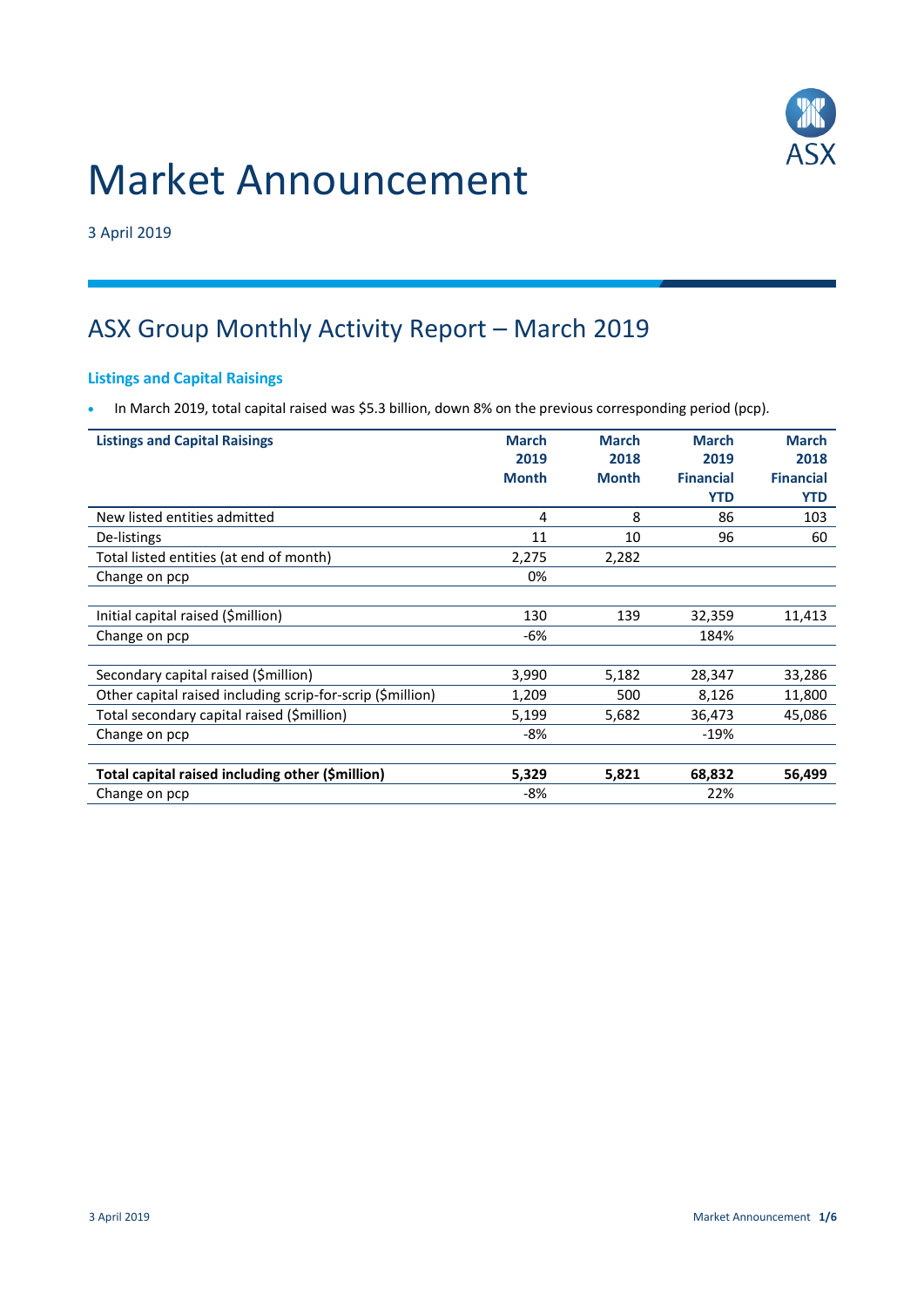

# **Trading – Cash Markets (including equities, interest rate and warrant trades)**

- In March 2019, the average daily number of trades was 27% higher than the pcp. The average daily value traded on-market of \$5.0 billion was up 14% on the pcp.
- Volatility (as measured by the average daily movement in the All Ordinaries Index) was 0.3% in March down on the previous month 0.4%.
- Expected future volatility (as measured by the S&P/ASX 200 VIX) in March was an average of 12.1 (compared to 12.6 in February).

| <b>Cash Markets</b>                                            | <b>March</b> | <b>March</b> | <b>March</b>     | <b>March</b>     |
|----------------------------------------------------------------|--------------|--------------|------------------|------------------|
|                                                                | 2019         | 2018         | 2019             | 2018             |
|                                                                | <b>Month</b> | <b>Month</b> | <b>Financial</b> | <b>Financial</b> |
|                                                                |              |              | <b>YTD</b>       | <b>YTD</b>       |
| Total trading days                                             | 21           | 21           | 191              | 190              |
| (Cash market includes equity, warrant and interest rate market |              |              |                  |                  |
| transactions)                                                  |              |              |                  |                  |
| Cash market volume                                             |              |              |                  |                  |
| <b>Total trades</b>                                            | 32,808,619   | 25,901,098   | 262,991,148      | 219,672,463      |
| Change on pcp                                                  | 27%          |              | 20%              |                  |
| Average daily trades                                           | 1,562,315    | 1,233,386    | 1,376,917        | 1,156,171        |
| Change on pcp                                                  | 27%          |              | 19%              |                  |
|                                                                |              |              |                  |                  |
| Cash market value                                              |              |              |                  |                  |
| Open trading (\$billion)                                       | 60.180       | 58.572       | 539.405          | 507.165          |
| Auctions trading (\$billion)                                   | 34.695       | 24.691       | 245.697          | 188.280          |
| Centre Point (\$billion)                                       | 9.840        | 8.955        | 84.447           | 79.682           |
| <b>On-market value</b>                                         | 104.715      | 92.218       | 869.549          | 775.127          |
| Change on pcp                                                  | 14%          |              | 12%              |                  |
|                                                                |              |              |                  |                  |
| Trade reporting* (\$billion)                                   | 20.782       | 16.699       | 158.885          | 135.374          |
|                                                                |              |              |                  |                  |
| Total cash market value (\$billion)                            | 125.497      | 108.917      | 1,028.434        | 910.501          |
| Change on pcp                                                  | 15%          |              | 13%              |                  |
| On-market average daily value (\$billion)                      | 4.986        | 4.391        | 4.553            | 4.080            |
| Change on pcp                                                  | 14%          |              | 12%              |                  |
|                                                                |              |              |                  |                  |
| Total average daily value (\$billion)                          | 5.976        | 5.187        | 5.384            | 4.792            |
| Change on pcp                                                  | 15%          |              | 12%              |                  |
|                                                                |              |              |                  |                  |
| Average value per trade (\$)                                   | 3,825        | 4,205        | 3,911            | 4,145            |
| Change on pcp                                                  | $-9%$        |              | $-6%$            |                  |

\*Trade reporting means the value of trades executed outside the order book of ASX that is subsequently reported to ASX for publication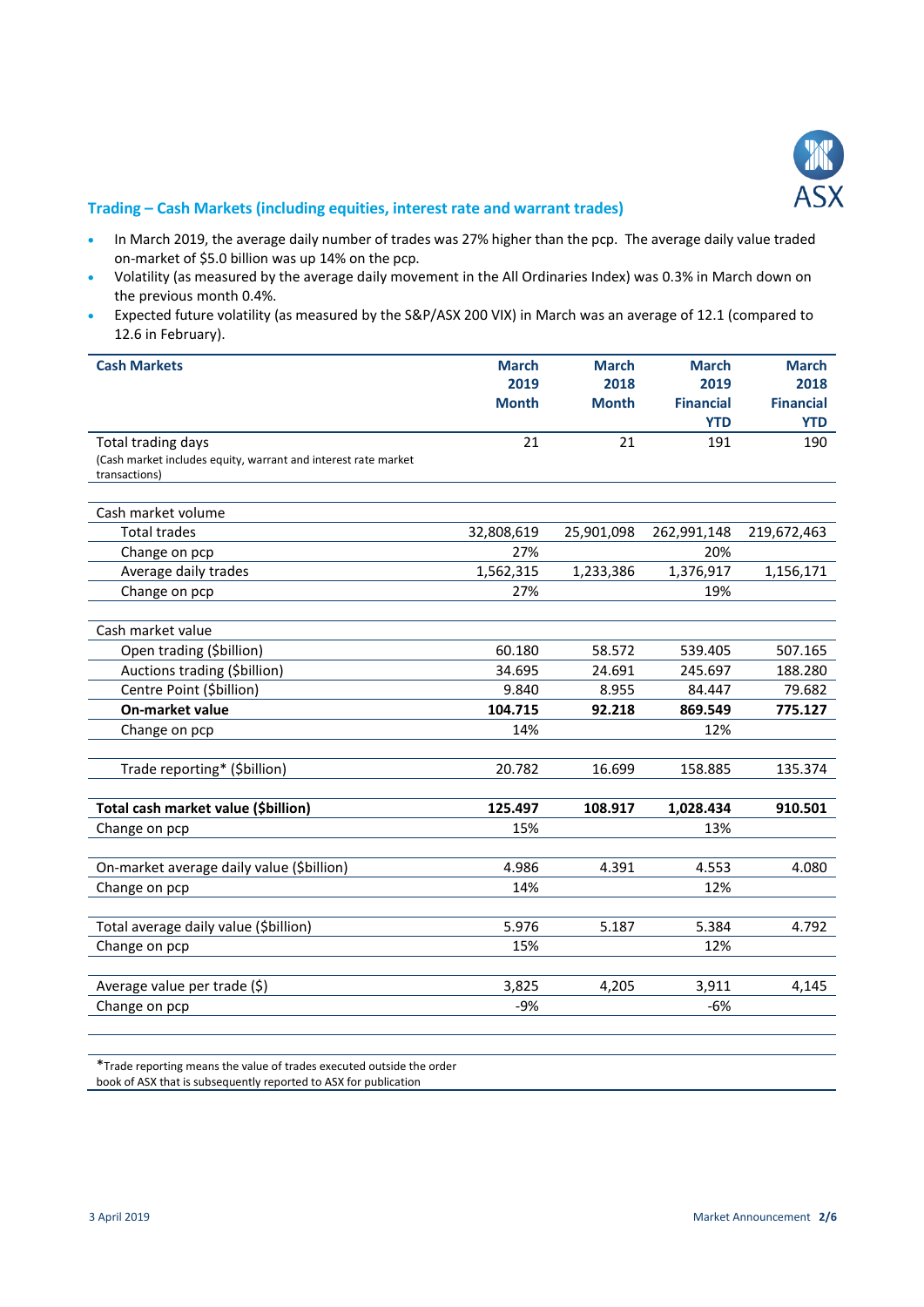

### **Trading – Futures**

• In March 2019, average daily futures and options on futures volumes were up 21% on the pcp. Average daily futures volume was up 20% and average daily options volume was up 151% on the pcp.

| <b>Futures</b>                                                                                                       | <b>March</b><br>2019<br><b>Month</b> | <b>March</b><br>2018<br><b>Month</b> | <b>March</b><br>2019<br><b>Financial</b><br><b>YTD</b> | <b>March</b><br>2018<br><b>Financial</b><br><b>YTD</b> |
|----------------------------------------------------------------------------------------------------------------------|--------------------------------------|--------------------------------------|--------------------------------------------------------|--------------------------------------------------------|
| Futures and options total trading days<br>(includes interest rate, ASX SPI 200, commodities and energy<br>contracts) | 21                                   | 21                                   | 192                                                    | 191                                                    |
| Futures volume                                                                                                       |                                      |                                      |                                                        |                                                        |
| <b>Total contracts</b>                                                                                               | 21,925,914                           | 18,201,971                           | 123,450,202                                            | 115,183,897                                            |
| Change on pcp                                                                                                        | 20%                                  |                                      | 7%                                                     |                                                        |
| Average daily contracts                                                                                              | 1,044,091                            | 866,761                              | 642,970                                                | 603,057                                                |
| Options on futures volume                                                                                            |                                      |                                      |                                                        |                                                        |
| <b>Total contracts</b>                                                                                               | 132,538                              | 52,795                               | 876,163                                                | 718,878                                                |
| Change on pcp                                                                                                        | 151%                                 |                                      | 22%                                                    |                                                        |
| Average daily contracts                                                                                              | 6,311                                | 2,514                                | 4,563                                                  | 3,764                                                  |
| Total futures and options on futures volume                                                                          |                                      |                                      |                                                        |                                                        |
| <b>Total contracts</b>                                                                                               | 22,058,452                           | 18,254,766                           | 124,326,365                                            | 115,902,775                                            |
| Change on pcp                                                                                                        | 21%                                  |                                      | 7%                                                     |                                                        |
| Average daily contracts                                                                                              | 1,050,402                            | 869,275                              | 647,533                                                | 606,821                                                |
| Change on pcp                                                                                                        | 21%                                  |                                      | 7%                                                     |                                                        |

Volume of futures trading by individual contract is available at the following link: <https://www.asx.com.au/data/market-reports/MonthlyFuturesMarketsReport190329.pdf>

# **Clearing – OTC Markets**

• In March 2019, the notional value of OTC interest rate derivative contracts centrally cleared was \$1,052 billion, compared to \$649 billion in the pcp.

| <b>OTC Markets</b>                                           | <b>March</b><br>2019<br><b>Month</b> | <b>March</b><br>2018<br><b>Month</b> | <b>March</b><br>2019<br><b>Financial</b><br><b>YTD</b> | <b>March</b><br>2018<br><b>Financial</b><br><b>YTD</b> |
|--------------------------------------------------------------|--------------------------------------|--------------------------------------|--------------------------------------------------------|--------------------------------------------------------|
| Total notional cleared value (\$billion)                     | 1,051.626                            | 648.945                              | 5,023.740                                              | 4,951.732                                              |
| Change on pcp                                                | 62%                                  |                                      | 1%                                                     |                                                        |
| Open notional cleared value (\$billion)<br>(at end of month) | 5,024.513                            | 3,927.622                            |                                                        |                                                        |
| Change on pcp                                                | 28%                                  |                                      |                                                        |                                                        |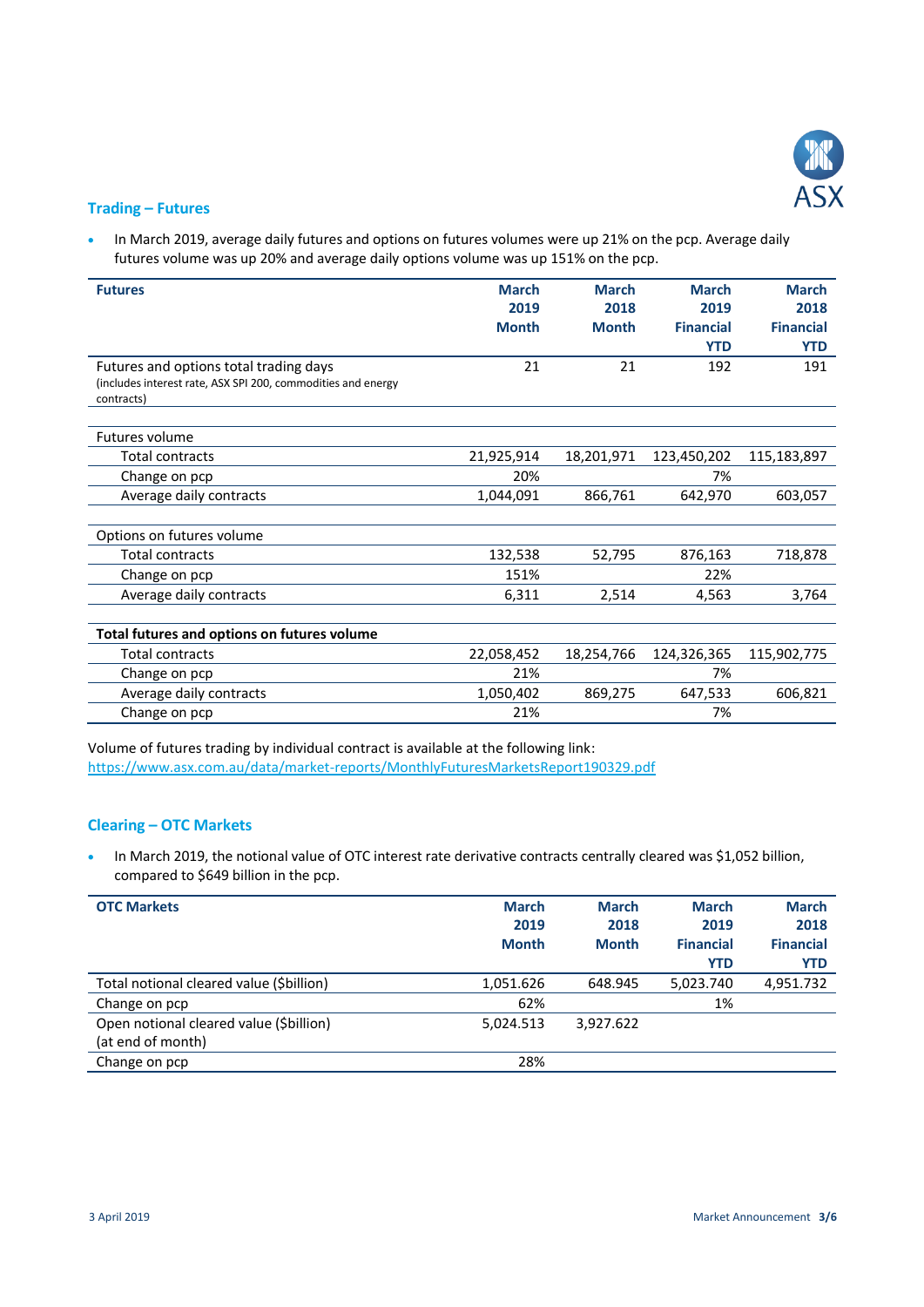

# **Trading – Equity Options**

• In March 2019, single stock options average daily contracts traded were down 3% and index options average daily contracts traded were down 5% on the pcp.

| <b>Equity Options</b>                                    | <b>March</b> | <b>March</b> | <b>March</b>     | <b>March</b>     |
|----------------------------------------------------------|--------------|--------------|------------------|------------------|
|                                                          | 2019         | 2018         | 2019             | 2018             |
|                                                          | <b>Month</b> | <b>Month</b> | <b>Financial</b> | <b>Financial</b> |
|                                                          |              |              | <b>YTD</b>       | <b>YTD</b>       |
| Exchange-traded options total trading days               | 21           | 21           | 191              | 190              |
| (includes single stock equity options and index options) |              |              |                  |                  |
|                                                          |              |              |                  |                  |
| Single stock equity options volume                       |              |              |                  |                  |
| Total contracts                                          | 6,388,746    | 6,564,643    | 54,650,715       | 60,547,099       |
| Change on pcp                                            | $-3%$        |              | $-10%$           |                  |
| Average daily contracts                                  | 304,226      | 312,602      | 286,129          | 318,669          |
| Change on pcp                                            | $-3%$        |              | $-10%$           |                  |
|                                                          |              |              |                  |                  |
| Index options volume                                     |              |              |                  |                  |
| Total contracts                                          | 961,224      | 1,015,993    | 8,675,331        | 9,150,237        |
| Change on pcp                                            | -5%          |              | -5%              |                  |
| Average daily contracts                                  | 45,773       | 48,381       | 45,421           | 48,159           |
| Change on pcp                                            | -5%          |              | -6%              |                  |

# **Clearing – Exchange-Traded Markets**

 Participant margin balances held on balance sheet at month-end totalled \$9.9 billion in March 2019 compared to \$6.8 billion in March 2018.

| <b>ASX Clearing Corporation</b><br><b>Collateral Balances - At End of Month</b> | <b>March</b><br>2019<br><b>Month</b> | <b>March</b><br>2018<br><b>Month</b> | <b>March</b><br>2019<br><b>Financial</b><br><b>YTD</b> | <b>March</b><br>2018<br><b>Financial</b><br><b>YTD</b> |
|---------------------------------------------------------------------------------|--------------------------------------|--------------------------------------|--------------------------------------------------------|--------------------------------------------------------|
| Cash margins held on balance sheet:                                             |                                      |                                      |                                                        |                                                        |
| - ASX Clear (\$billion)                                                         | 0.8                                  | 0.6                                  |                                                        |                                                        |
| - ASX Clear (Futures) (\$billion)                                               | 8.1                                  | 5.8                                  |                                                        |                                                        |
| Cash equivalents held on balance sheet - ASX Clear<br>(Futures) (\$billion)     | 1.0                                  | 0.4                                  |                                                        |                                                        |
| Collateral cash cover held off balance sheet (equities                          | 3.1                                  | 3.2                                  |                                                        |                                                        |
| and guarantees) – ASX Clear (\$billion)                                         |                                      |                                      |                                                        |                                                        |
|                                                                                 |                                      |                                      |                                                        |                                                        |
| Total billable cash market value cleared (Sbillion)                             | 115.164                              | 103.162                              | 957.542                                                | 879.774                                                |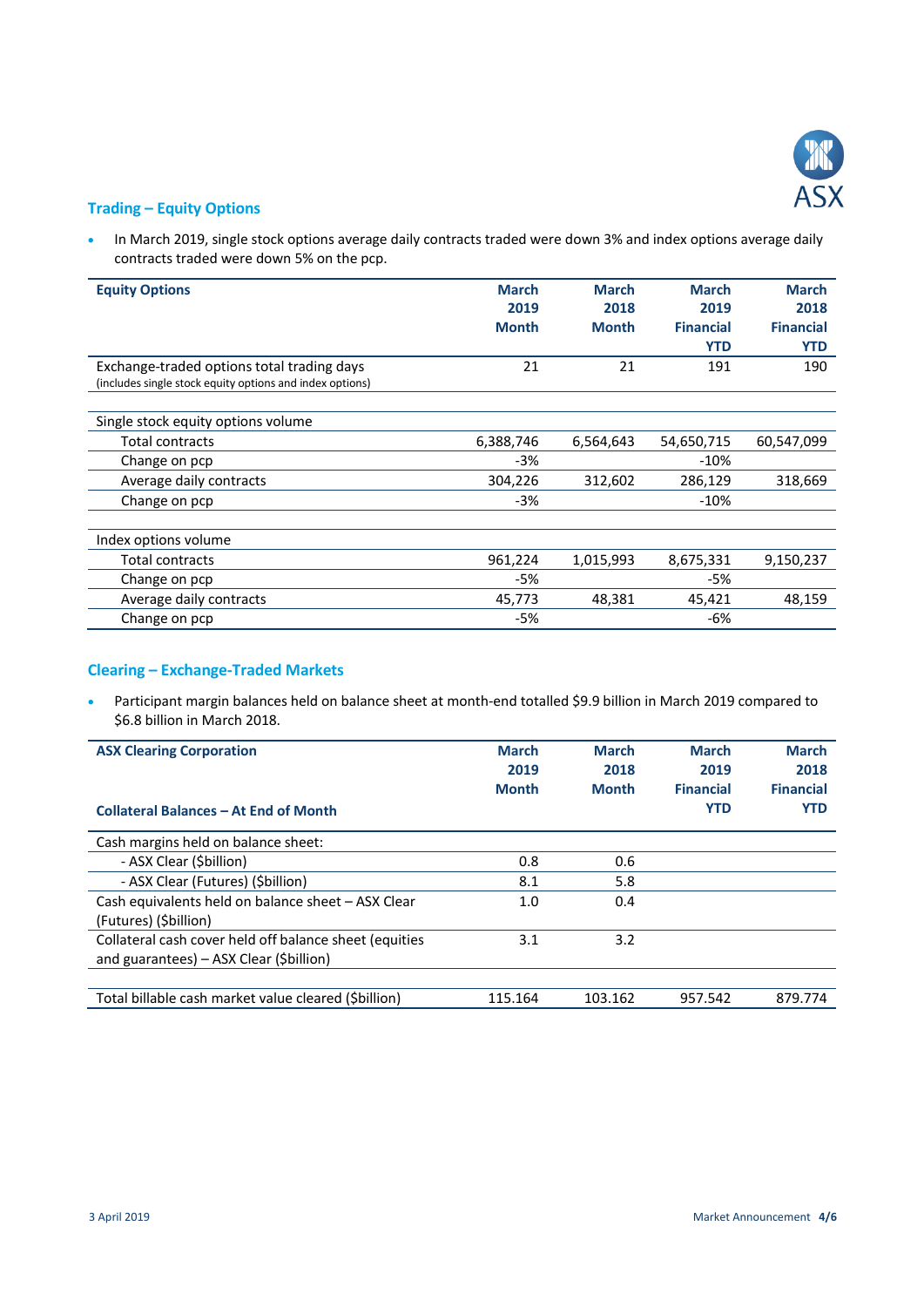

#### **Settlement**

- The value of securities held in CHESS was 8% higher than the pcp. The number of dominant settlement messages in March 2019 was 5% higher than the pcp.
- The value of securities held in Austraclear was 5% higher than the pcp.

| <b>ASX Settlement</b>                                    | <b>March</b><br>2019<br><b>Month</b> | <b>March</b><br>2018<br><b>Month</b> | <b>March</b><br>2019<br><b>Financial</b><br><b>YTD</b> | <b>March</b><br>2018<br><b>Financial</b><br>YTD |
|----------------------------------------------------------|--------------------------------------|--------------------------------------|--------------------------------------------------------|-------------------------------------------------|
| Value of CHESS holdings - period end (\$billion)         | 2,061.1                              | 1,904.4                              |                                                        |                                                 |
|                                                          |                                      |                                      |                                                        |                                                 |
| Dominant settlement messages (million)                   | 1.656                                | 1.576                                | 14.616                                                 | 13.209                                          |
| <b>Austraclear Settlement and Depository</b>             |                                      |                                      |                                                        |                                                 |
| Austraclear securities holdings – period end (\$billion) | 2,032.4                              | 1,930.1                              |                                                        |                                                 |

## **Listings Compliance Activity**

| <b>Listing Compliance Activity</b>                      | <b>March</b> | <b>March</b> | <b>March</b>     | <b>March</b>     |
|---------------------------------------------------------|--------------|--------------|------------------|------------------|
|                                                         | 2019         | 2018         | 2019             | 2018             |
|                                                         | <b>Month</b> | <b>Month</b> | <b>Financial</b> | <b>Financial</b> |
|                                                         |              |              | <b>YTD</b>       | <b>YTD</b>       |
| Total company announcements                             | 10,384       | 10,820       | 101.279          | 102,091          |
| Price queries by ASX <sup>1</sup>                       | 15           | 23           | 114              | 226              |
| Other continuous disclosure queries by ASX <sup>2</sup> | 14           | 24           | 152              | 191              |
| Aware letters sent by ASX <sup>3</sup>                  | 10           | 6            | 47               | 62               |
| Announcements made following a price query              | 12           | 19           | 80               | 174              |
| Number of trading halts                                 | 129          | 142          | 1,074            | 1,233            |
| Number of suspensions                                   | 60           | 54           | 417              | 383              |

<sup>1</sup> Price queries are enquiries made by ASX (either by letter or phone) to a listed entity if it detects unusual movements in a listed entity's security price or trading volumes to ask if the entity is aware of any information that has not been announced which, if known, might explain the movements.

<sup>2</sup> Other continuous disclosure queries are queries (other than price queries) raised by ASX with listed entities when ASX has concerns the entity may not be in compliance with its continuous disclosure obligations under Listings Rules 3.1, 3.1A and 3.1B. Examples include a query made following a media report or an announcement lodged with ASX.

<sup>3</sup>Aware letters are sent by ASX following an announcement by a listed entity and ask for details of when the listed entity became aware of the material information contained in the announcement.